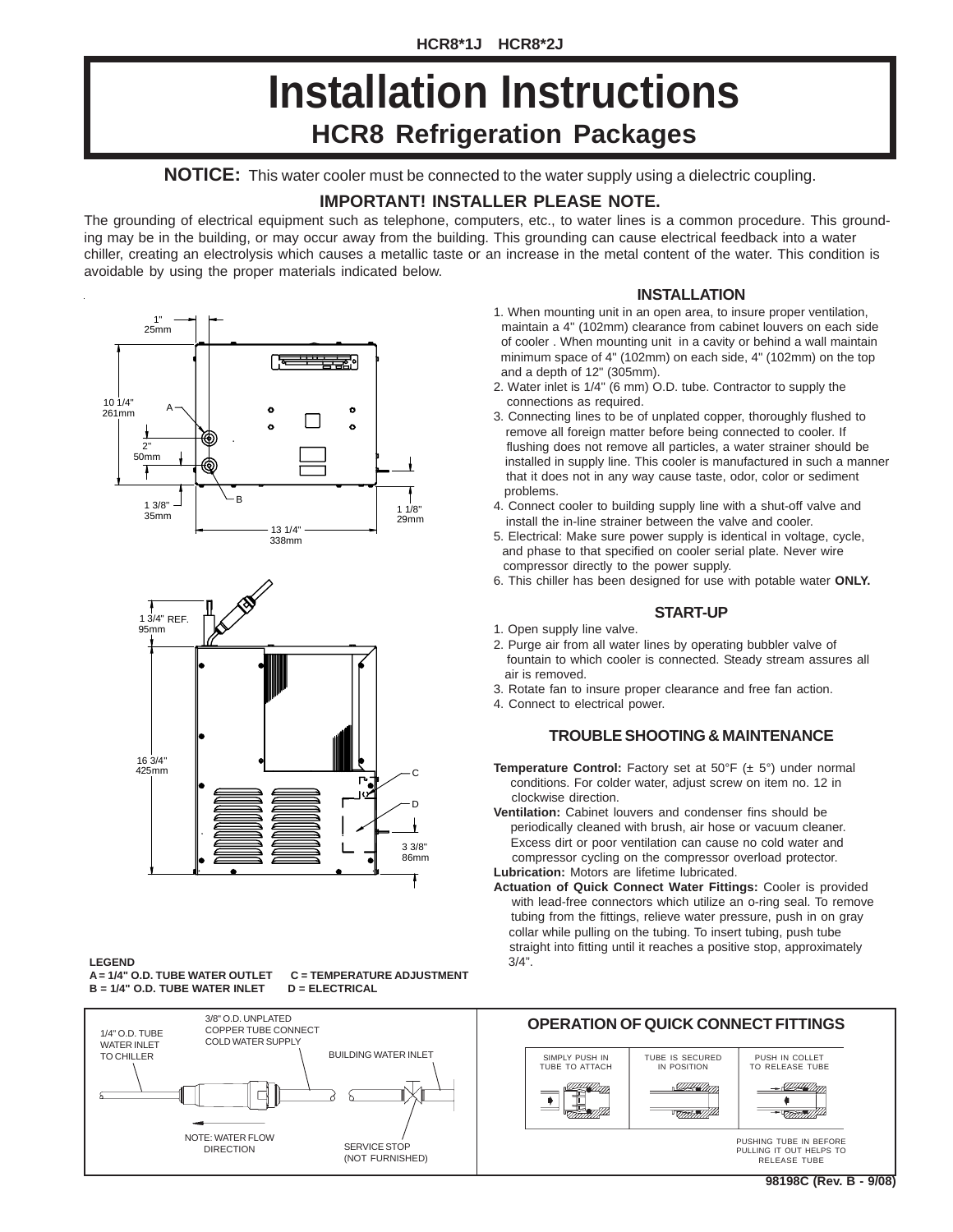|                         | 115V ITEMIZED PARTS LIST |                               |  |
|-------------------------|--------------------------|-------------------------------|--|
| <b>ITEM</b><br>NO.      | PART NO.                 | <b>DESCRIPTION</b>            |  |
| 1                       | 66534C                   | EVAPORATOR TANK ASSY          |  |
| $\overline{c}$          | 28478C                   | <b>CARINET</b>                |  |
| 3                       | 66743C                   | <b>CONDENSER</b>              |  |
| $\overline{\mathbf{4}}$ | 31490C                   | MOTOR - FAN 115V              |  |
| 5                       | 20282C                   | <b>BRACKET - FAN MOUNTING</b> |  |
| 6                       | 30664C                   | <b>BI ADF - FAN</b>           |  |
| $\overline{7}$          | 70018C                   | NUT - FAN BLADE               |  |
| 8                       | 56237C                   | SHROUD - FAN                  |  |
| 9                       | 66576C                   | <b>HEAT EXCHANGER</b>         |  |
| 10                      | 66703C                   | DRIFR                         |  |
| $*11$                   | 36094C                   | <b>COMPRESSOR SERVICE PAK</b> |  |
| 12                      | 31513C                   | COLD CONTROL                  |  |
| 13                      | 28477C                   | PANEL - FRONT                 |  |
| 14                      | 35768C                   | COVER - REI AY                |  |
| 15                      | 36158C                   | <b>OVERLOAD</b>               |  |
| 16                      | 35959C                   | RFI AY                        |  |
| 17                      | 100806740570             | <b>GROMMET</b>                |  |
| 18                      | 101516143550             | STUD - COMP. MOUNTING         |  |
| 19                      | 19037000                 | CLIP                          |  |
| 20                      | 50930C                   | <b>BUMPER</b>                 |  |
| 21                      | 27303C                   | <b>BASEPLATE</b>              |  |
| 22                      | 22300C                   | PANFI - RFAR                  |  |
| 23                      | 55996C                   | <b>IN-LINE STRAINER</b>       |  |
| 24                      | 66723C                   | <b>EVAPORATOR TUBE</b>        |  |

220V - 50 HZ

| <b>ITFM</b><br>NO.   | PART NO.                                       | <b>DESCRIPTION</b>                                                                                            |
|----------------------|------------------------------------------------|---------------------------------------------------------------------------------------------------------------|
| 9<br>*11<br>15<br>16 | 31430C<br>66576C<br>36085C<br>36195C<br>36050C | MOTOR - FAN 220V<br><b>HEAT EXCHANGER</b><br><b>COMPRESSOR SERVICE PAK</b><br><b>OVERLOAD</b><br><b>RELAY</b> |

#### **\*INCLUDES RELAY & OVERLOAD. IF UNDER WARRANTY, REPLACE WITH SAME COMPRESSOR USED IN ORIGINAL ASSEMBLY.**

NOTE: All correspondence pertaining to any of the above water cooler or orders for repair parts MUST include model number and serial number of cooler, name and part number of replacement part.



**WIRING DIAGRAM**



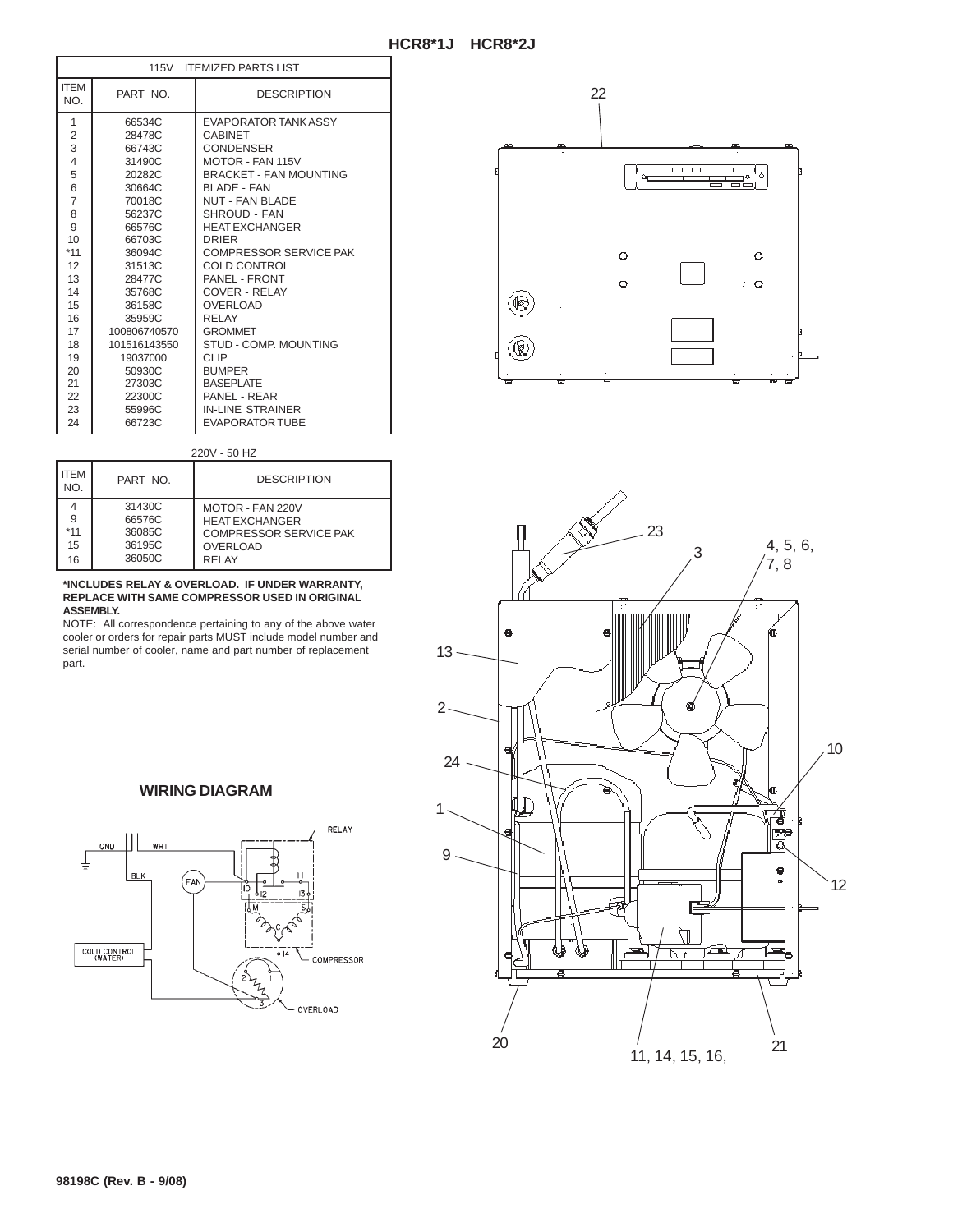## **HAWS WATER COOLER LIMITED WARRANTY**

PLEASE LEAVE THIS WARRANTY WITH OWNER

Haws Corporation (HAWS) warrants the water cooler, when installed in accordance with the installation instructions, against defects in material and workmanship as follows:

> One (1) year from the date of installation or 18 months from date of shipment, whichever occurs first, HAWS will repair or replace any defective part which upon HAWS' sole determination is a result of defective material or workmanship.

 $\mathbf{2}$ 

1.

In addition, HAWS will, for a further four (4) years, warrant the complete hermetically sealed refrigeration system which includes the compressor, evaporating coil, filter dryer, and condensing coil. This does not cover the hot tank, thermostat, fan, relay, overload or capacitors.

This warranty does not cover any damage due to accident, misuse, abuse, negligence, or any part of the water system if they have become fouled due to liming, dirt, unsatisfactory water conditions, of faulty plumbing.

Adjustment to the water stream and temperature, field service calls to replace or install parts, and unauthorized service work cannot be claimed under this warranty. Finish deterioration due to normal use or exposure is not covered by this warranty.

To obtain warranty service, you must call either the factory or an authorized service agent. For the nearest authorized service center or HAWS factory service, call (800) 766-5612.

This warranty is valid in continental United States and Canada only.

All coolers sold and/or shipped outside of the continental United States and Canada have a one (1) year warranty coverage on parts only. No extended warranty on the hermetically sealed refrigeration system is allowed.

#### **OWNERS OBLIGATION**

To pay for services not covered by this warranty such as minor adjustments to flow and temperature and diagnose for faults.

To prepay the freight to HAWS or authorized service center for any part or cooler returned under this warranty. To provide the cooler serial number when making claims as age can only be determined by this number.

#### **MANUFACTURERS OBLIGATION**

HAWS' obligation under this warranty is limited to repairing or replacing any part of the water cooler which, upon its examination, is found to be defective due to workmanship or material. Claims will not be accepted if serial nameplate is mutilated or removed.

Repair of replacement as provided under this warranty is the exclusive remedy of the user. HAWS shall not be liable for any incidental or consequential damages for breach of any express or implied warranty on this product. Except to the extent prohibited by applicable law, any implied warranty of merchantability or fitness for a particular purpose on this product is limited in duration to the duration of this warranty.

Some states do not allow the exclusion or limitation of incidental or consequential damages, or allow limitations on how long an implied warranty lasts, so the above limitations or exclusion may not apply to you. This warranty gives you specific legal rights, and you may also have other rights which vary from state to state.

| Serial Number        |  |
|----------------------|--|
| Date of Installation |  |
| <b>Location:</b>     |  |
| Building.            |  |
| State:               |  |
| Installed by:        |  |

**Haws Corporation** 1455 Kleppe Lane Sparks, Nevada 89431 800-766-5612

A020181 REV B, 5/03